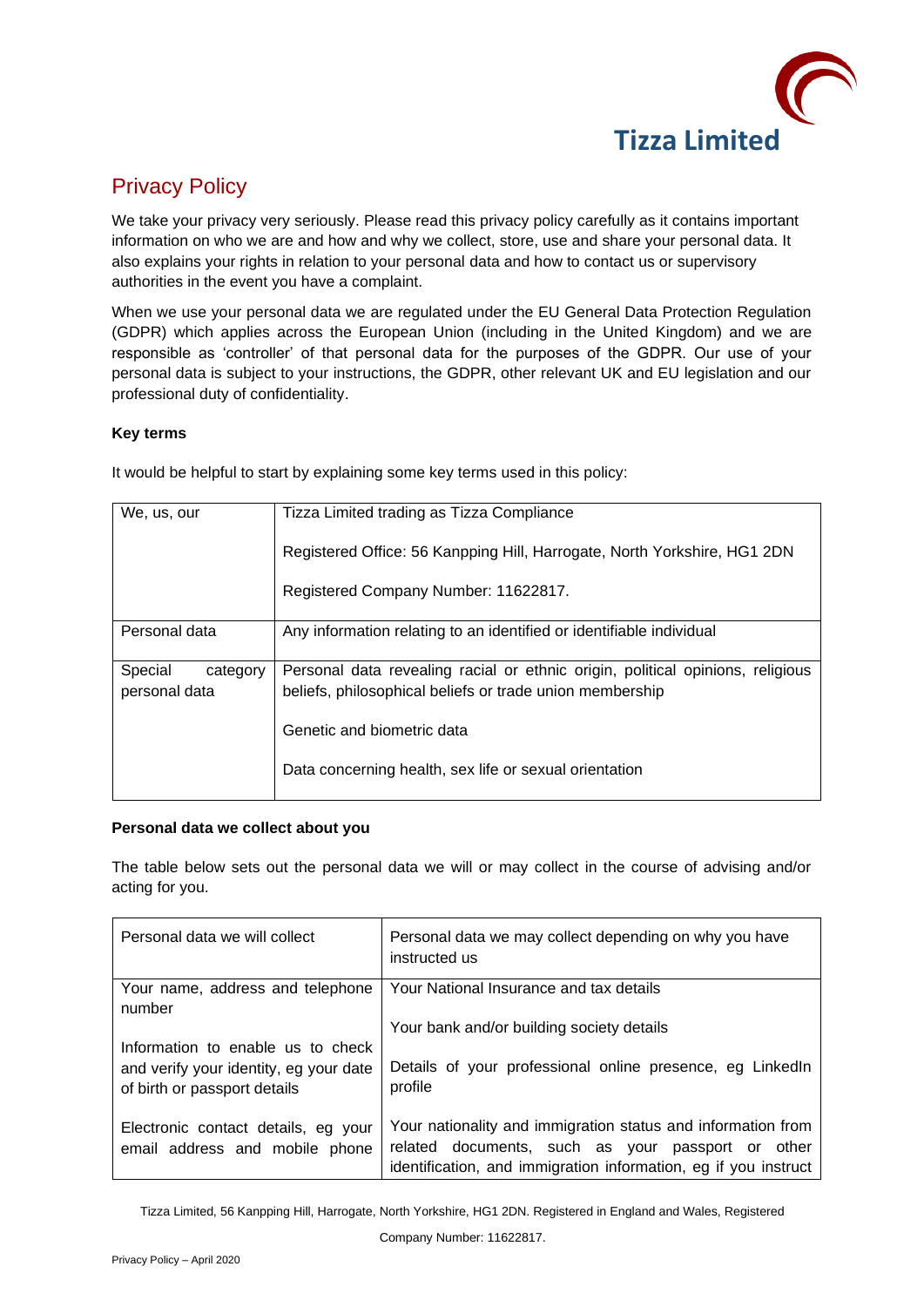| Personal data we will collect                                                                                                                                                                           | Personal data we may collect depending on why you have<br>instructed us                                                                                                                                                                                                                                                           |
|---------------------------------------------------------------------------------------------------------------------------------------------------------------------------------------------------------|-----------------------------------------------------------------------------------------------------------------------------------------------------------------------------------------------------------------------------------------------------------------------------------------------------------------------------------|
| number                                                                                                                                                                                                  | us on an immigration matter                                                                                                                                                                                                                                                                                                       |
| Information relating to the matter in<br>which you are seeking our advice or<br>representation<br>Information to<br>enable<br><b>us</b><br>to<br>undertake a credit or other financial<br>checks on you | Your employment records including, where relevant, records<br>relating to sickness and attendance, performance,<br>disciplinary, conduct and grievances (including relevant<br>special category personal data), eg if you instruct us on<br>matter related to your employment or in which your<br>employment records are relevant |
| Information about your use of our IT,<br>communication and other systems,<br>and other monitoring information, eg<br>if using our secure online client<br>portal                                        |                                                                                                                                                                                                                                                                                                                                   |

This personal data is required to enable us to provide our service to you. If you do not provide personal data we ask for, it may delay or prevent us from providing services to you.

# **How your personal data is collected**

We collect most of this information from you. However, we may also collect information:

- from publicly accessible sources, eg Companies House or HM Land Registry;
- directly from a third party, eg:
	- sanctions screening providers;
	- credit reference agencies;
	- client due diligence providers;
- from a third party with your consent, eg:
	- your bank or building society, another financial institution or advisor;
	- consultants and other professionals we may engage in relation to your matter;
	- your employer and/or trade union, professional body or pension administrators;

# **How and why we use your personal data**

Under data protection law, we can only use your personal data if we have a proper reason for doing so, eg:

to comply with our legal and regulatory obligations;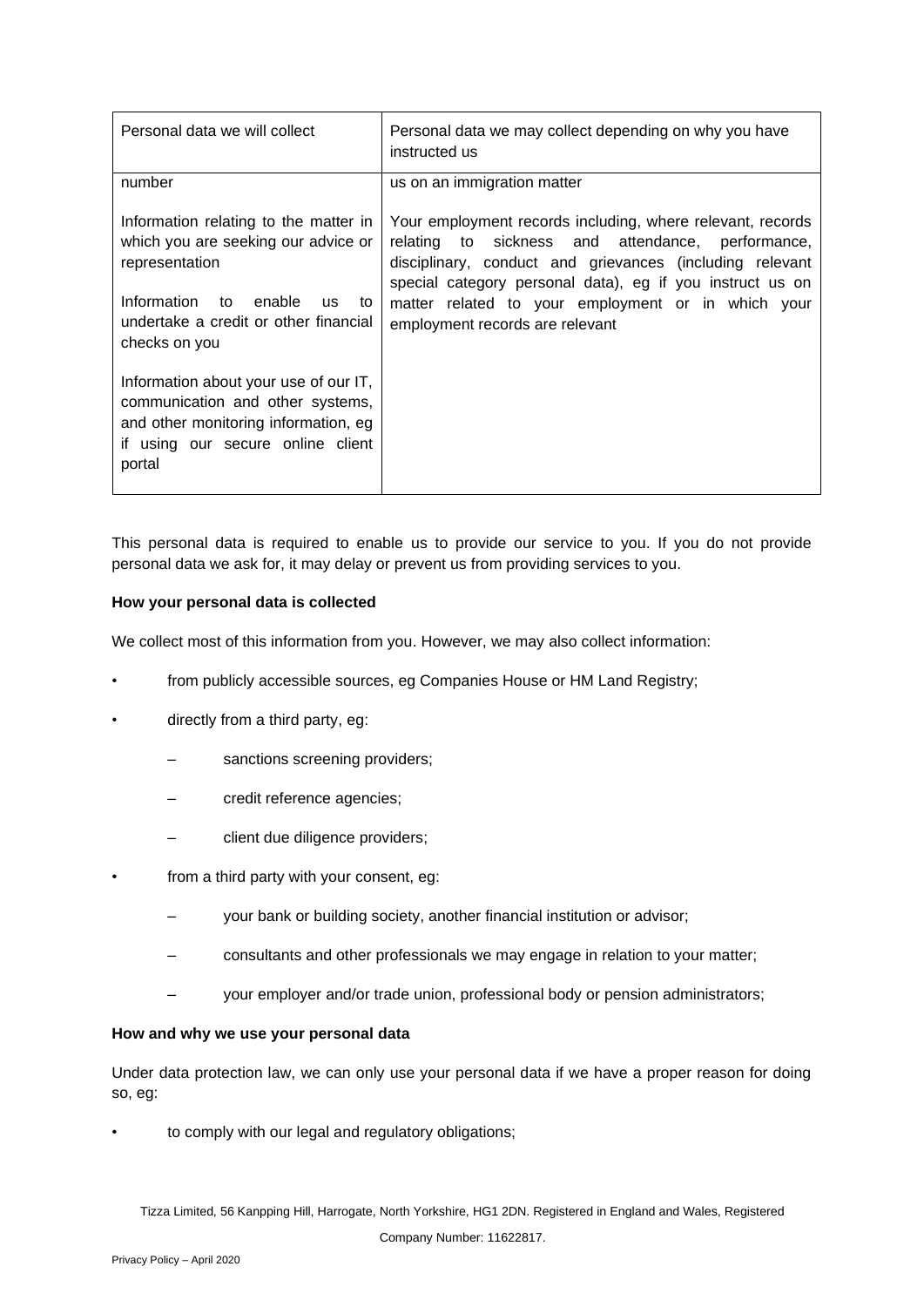- for the performance of our contract with you or to take steps at your request before entering into a contract;
- for our legitimate interests or those of a third party; or
- where you have given consent.

 $\mathbf{r}$ 

A legitimate interest is when we have a business or commercial reason to use your information, so long as this is not overridden by your own rights and interests.

The table below explains what we use (process) your personal data for and our reasons for doing so:

| What we use your personal data for                                                                                                                                                                                   | Our reasons                                                                                                                                                                                  |
|----------------------------------------------------------------------------------------------------------------------------------------------------------------------------------------------------------------------|----------------------------------------------------------------------------------------------------------------------------------------------------------------------------------------------|
| To provide compliance services to you                                                                                                                                                                                | For the performance of our contract with you<br>or to take steps at your request before entering<br>into a contract                                                                          |
| Conducting checks to identify our clients and verify<br>their identity                                                                                                                                               | To comply with our legal and regulatory<br>obligations                                                                                                                                       |
| Screening for financial and other sanctions or<br>embargoes                                                                                                                                                          |                                                                                                                                                                                              |
| Other processing necessary to comply with<br>professional, legal and regulatory obligations that<br>apply to our business, eg under health and safety<br>regulation or rules issued by our professional<br>regulator |                                                                                                                                                                                              |
| Gathering and providing information required by or<br>relating to audits, enquiries or investigations by<br>regulatory bodies                                                                                        | To comply with our legal and regulatory<br>obligations                                                                                                                                       |
| Ensuring business policies are adhered to, eg<br>policies covering security and internet use                                                                                                                         | For our legitimate interests or those of a third<br>party, ie to make sure we are following our<br>own internal procedures so we can deliver the<br>best service to you                      |
| Operational reasons, such as improving efficiency,<br>training and quality control                                                                                                                                   | For our legitimate interests or those of a third<br>party, ie to be as efficient as we can so we can<br>delivery the best service for you at the best<br>price                               |
| Ensuring the<br>confidentiality of<br>commercially<br>sensitive information                                                                                                                                          | For our legitimate interests or those of a third<br>party, ie to protect our intellectual property and<br>other commercially valuable information<br>To comply with our legal and regulatory |
|                                                                                                                                                                                                                      | obligations                                                                                                                                                                                  |
| Statistical analysis to help us manage our practice,<br>eg in relation to [insert example, eg our financial                                                                                                          | For our legitimate interests or those of a third<br>party, ie to be as efficient as we can so we can                                                                                         |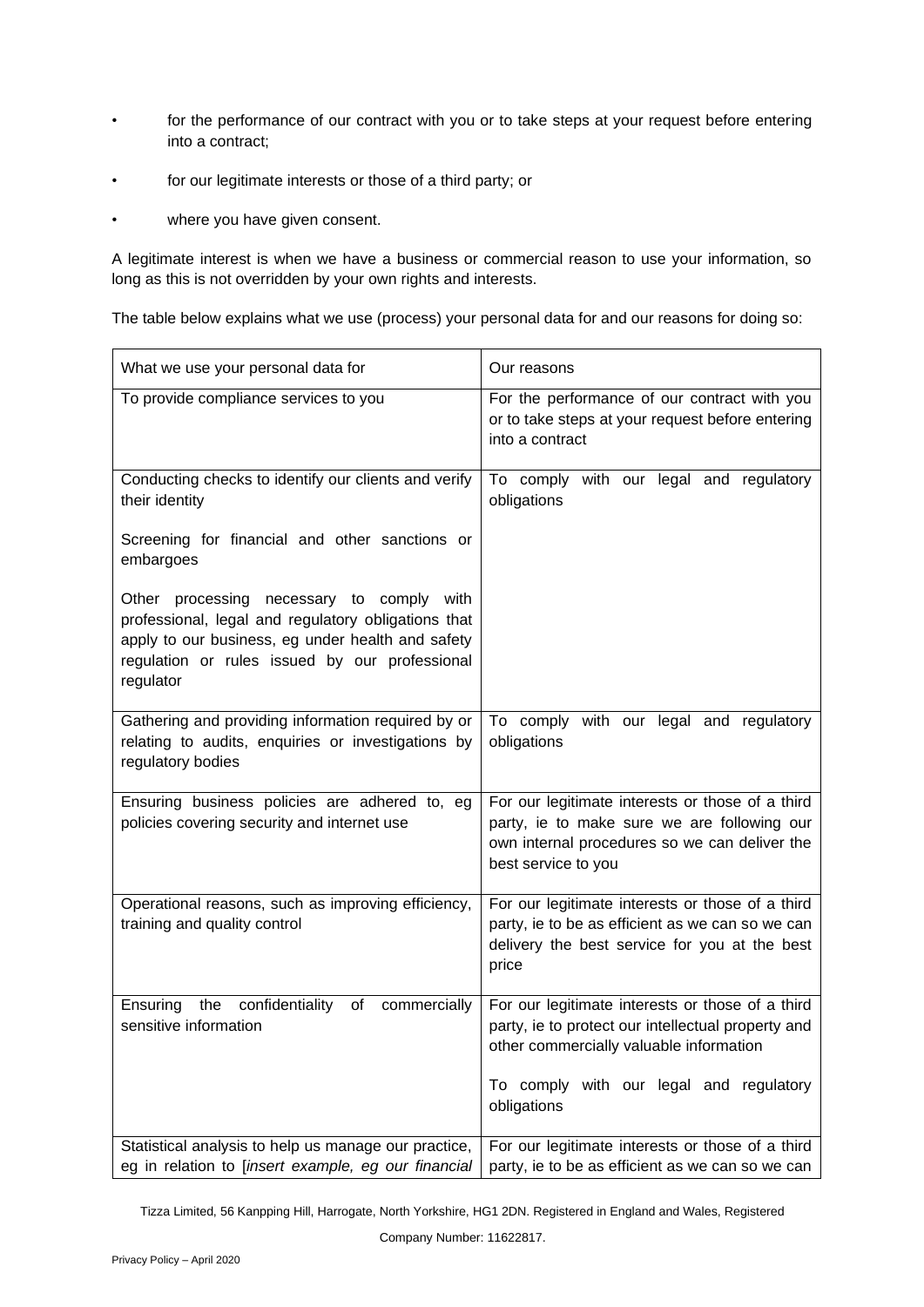| What we use your personal data for                                                                               | Our reasons                                                                                                                                                                                     |
|------------------------------------------------------------------------------------------------------------------|-------------------------------------------------------------------------------------------------------------------------------------------------------------------------------------------------|
| performance, client base, work type or other<br>efficiency measures]                                             | delivery the best service for you at the best<br>price                                                                                                                                          |
| Preventing unauthorised access and modifications<br>to systems                                                   | For our legitimate interests or those of a third<br>party, ie to prevent and detect criminal activity<br>that could be damaging for us and for you                                              |
|                                                                                                                  | To comply with our legal and regulatory<br>obligations                                                                                                                                          |
| Updating client records                                                                                          | For the performance of our contract with you<br>or to take steps at your request before entering<br>into a contract                                                                             |
|                                                                                                                  | To comply with our legal and regulatory<br>obligations                                                                                                                                          |
|                                                                                                                  | For our legitimate interests or those of a third<br>party, eg making sure that we can keep in<br>touch with our clients about existing and new<br>services                                      |
| Statutory and regulatory returns                                                                                 | To comply with our legal and regulatory<br>obligations                                                                                                                                          |
| Ensuring<br>safe<br>practices,<br>working<br>staff<br>administration and assessments                             | To comply with our legal and regulatory<br>obligations                                                                                                                                          |
|                                                                                                                  | For our legitimate interests or those of a third<br>party, eg to make sure we are following our<br>own internal procedures and working efficiently<br>so we can deliver the best service to you |
| Marketing our services and those of selected third<br>parties to:                                                | For our legitimate interests or those of a third<br>party, ie to promote our business to existing<br>and former clients                                                                         |
| -existing and former clients;                                                                                    |                                                                                                                                                                                                 |
| -third parties who have previously expressed an<br>interest in our services;                                     |                                                                                                                                                                                                 |
| -third parties with whom we have had no previous<br>dealings.                                                    |                                                                                                                                                                                                 |
| External audits and quality checks, ISO or<br>Investors in People accreditation and the audit of<br>our accounts | For our legitimate interests or a those of a third<br>party, ie for credit control and to ensure our<br>clients are likely to be able to pay for our<br>services                                |
|                                                                                                                  | For our legitimate interests or a those of a third<br>party, ie to maintain our accreditations so we                                                                                            |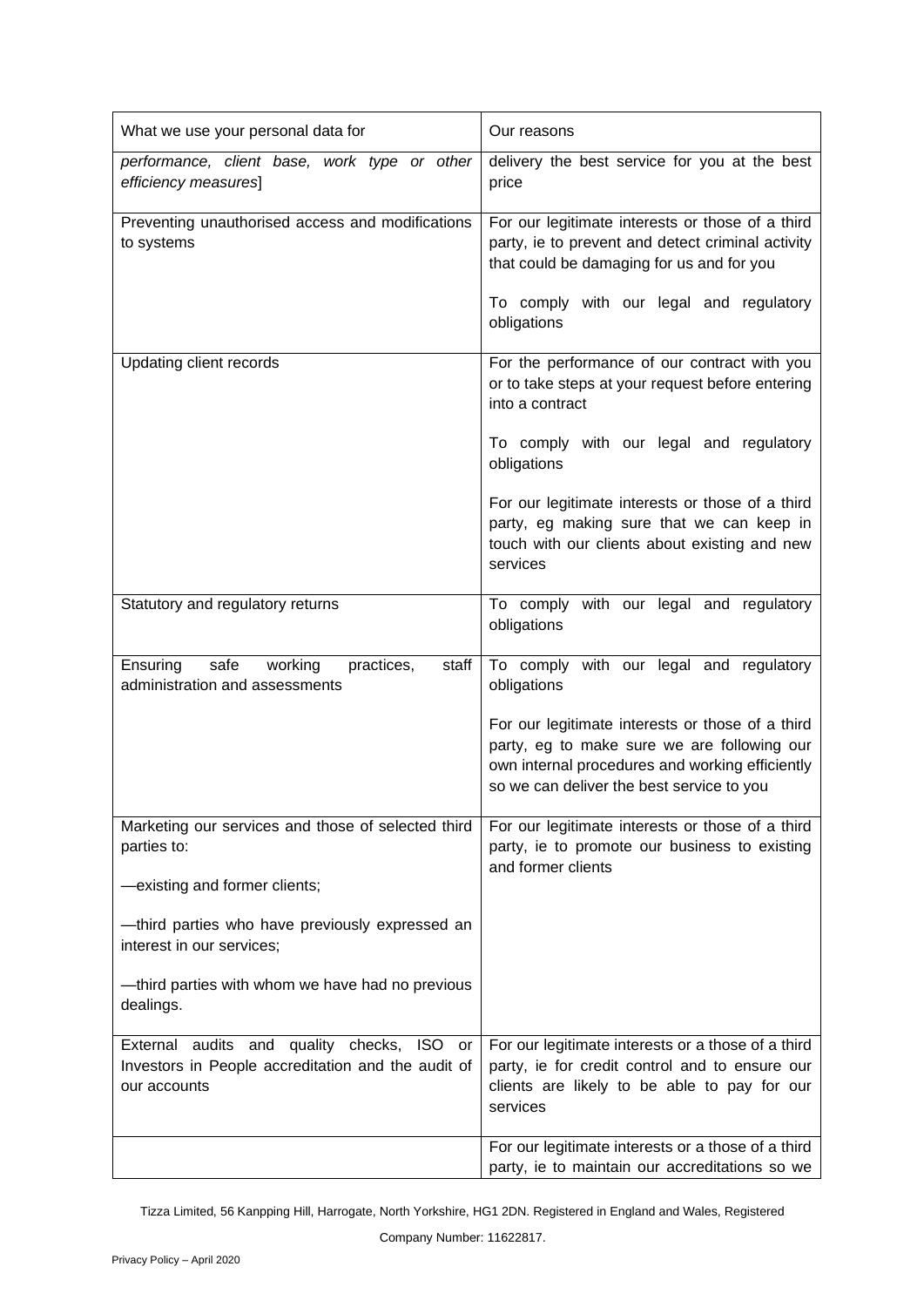| What we use your personal data for | Our reasons                                            |
|------------------------------------|--------------------------------------------------------|
|                                    | can demonstrate we operate at the highest<br>standards |
|                                    | To comply with our legal and regulatory<br>obligations |

The above table does not apply to special category personal data, which we will only process with your explicit consent.

# **Promotional communications**

We may use your personal data to send you updates (by email, text message, telephone or post) about legal developments that might be of interest to you and/or information about our services, including exclusive offers, promotions or new services or products.

We have a legitimate interest in processing your personal data for promotional purposes (see above '**How and why we use your personal data**'). This means we do not usually need your consent to send you promotional communications. However, where consent is needed, we will ask for this consent separately and clearly.

We will always treat your personal data with the utmost respect and never sell OR share it with other organisations for marketing purposes.

You have the right to opt out of receiving promotional communications at any time by:

- contacting us by emailing contact@tizzacompliance.co.uk
- using the 'unsubscribe' link in emails or 'STOP' number in texts

We may ask you to confirm or update your marketing preferences if you instruct us to provide further services in the future, or if there are changes in the law, regulation, or the structure of our business.

### **Who we share your personal data with**

We routinely share personal data with:

- professional advisers who we instruct on your behalf or refer you to, eg barristers, medical professionals, accountants, tax advisors or other experts;
- other third parties where necessary to carry out your instructions;
- credit reference agencies;
- our insurers and brokers:
- external auditors, eg in relation to ISO accreditation and the audit of our accounts;
- our bank;

We only allow our service providers to handle your personal data if we are satisfied they take appropriate measures to protect your personal data. We also impose contractual obligations on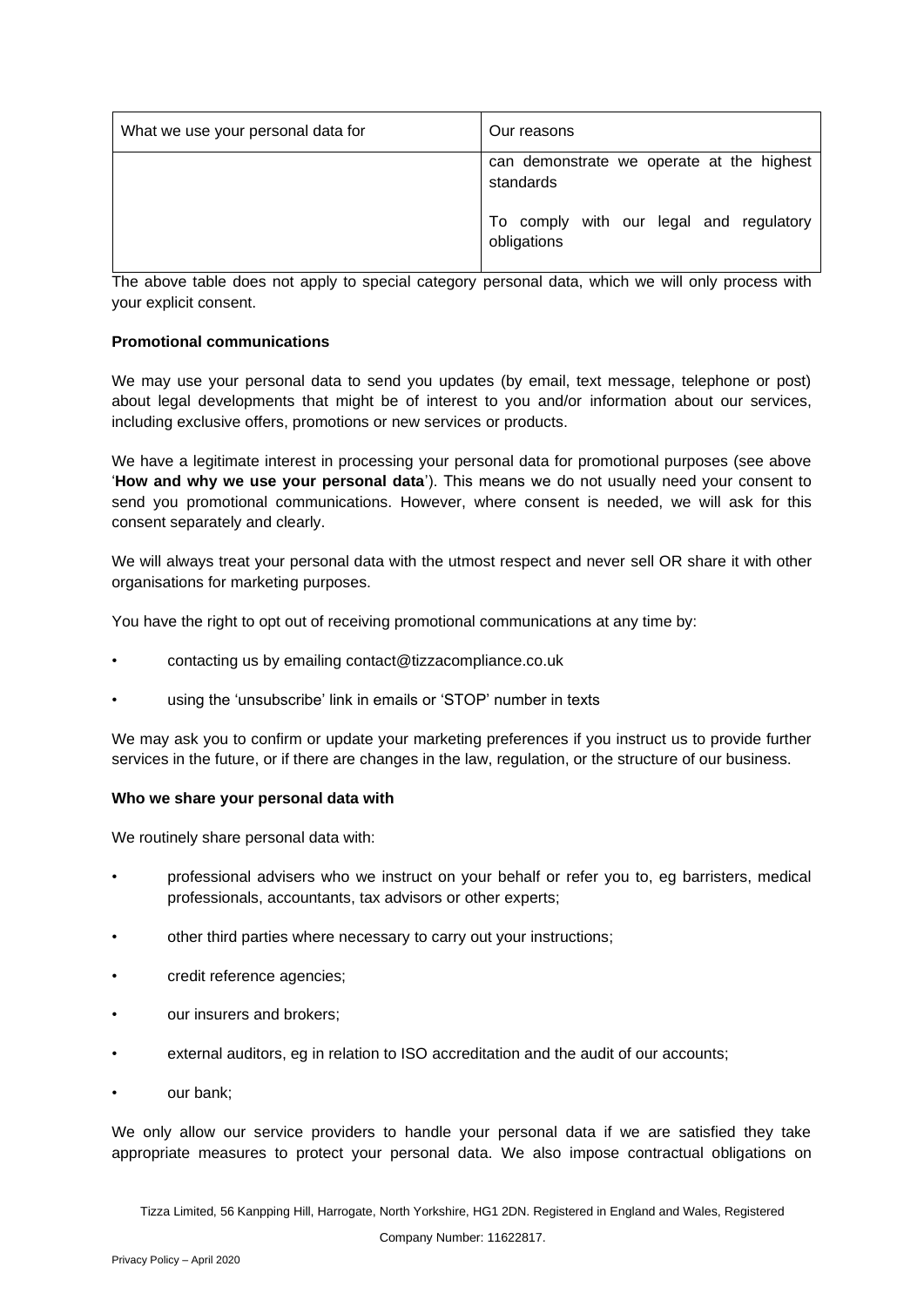service providers relating to ensure they can only use your personal data to provide services to us and to you.

We may disclose and exchange information with law enforcement agencies and regulatory bodies to comply with our legal and regulatory obligations.

We may also need to share some personal data with other parties, such as potential buyers of some or all of our business or during a re-structuring. Usually, information will be anonymised but this may not always be possible. The recipient of the information will be bound by confidentiality obligations.

We will not share your personal data with any other third party.

## **Where your personal data is held**

Information may be held at our offices and those of our third party agencies, service providers, representatives and agents as described above (see '**Who we share your personal data with**').

Some of these third parties may be based outside the European Economic Area. For more information, including on how we safeguard your personal data when this occurs, see below: '**Transferring your personal data out of the EEA**'.

## **How long your personal data will be kept**

We will keep your personal data after we have finished advising or acting for you. We will do so for one of these reasons:

- to respond to any questions, complaints or claims made by you or on your behalf;
- to show that we treated you fairly;
- to keep records required by law

We will not retain your data for longer than necessary for the purposes set out in this policy.

# **Transferring your personal data out of the EEA**

To deliver services to you, it is sometimes necessary for us to share your personal data outside the European Economic Area (EEA), eg:

- with your and our service providers located outside the EEA;
- if you are based outside the EEA;
- where there is an international dimension to the matter in which we are advising you.

These transfers are subject to special rules under European and UK data protection law.

# **Your rights**

You have the following rights, which you can exercise free of charge:

| Access | The right to be provided with a copy of your personal data |
|--------|------------------------------------------------------------|
|        |                                                            |

Tizza Limited, 56 Kanpping Hill, Harrogate, North Yorkshire, HG1 2DN. Registered in England and Wales, Registered

Company Number: 11622817.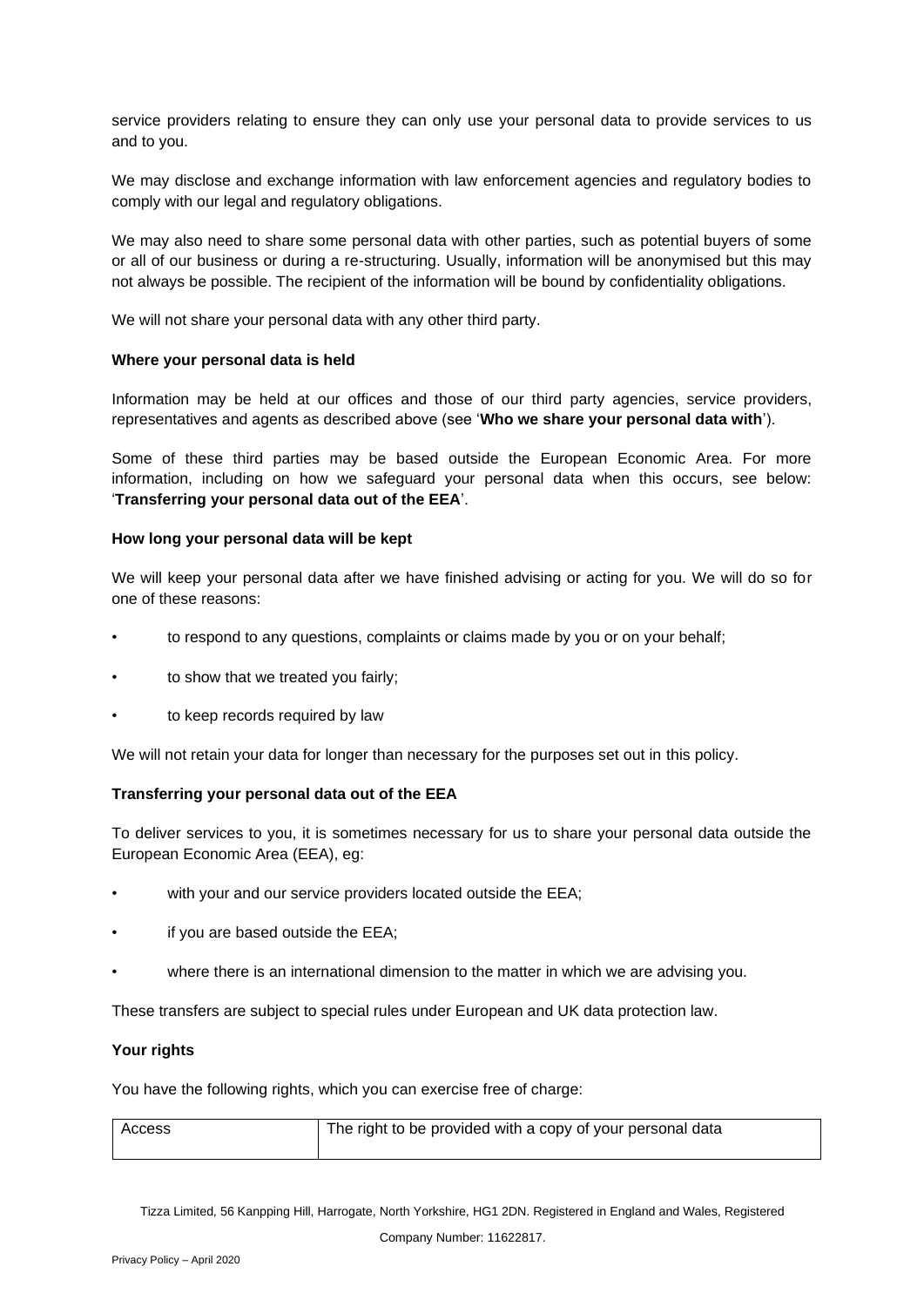| Rectification                                                                  | The right to require us to correct any mistakes in your personal data                                                                                                                                                                                                                     |
|--------------------------------------------------------------------------------|-------------------------------------------------------------------------------------------------------------------------------------------------------------------------------------------------------------------------------------------------------------------------------------------|
| To be forgotten                                                                | The right to require us to delete your personal data-in certain<br>situations                                                                                                                                                                                                             |
| Restriction of processing                                                      | The right to require us to restrict processing of your personal data-in<br>certain circumstances, eg if you contest the accuracy of the data                                                                                                                                              |
| Data portability                                                               | The right to receive the personal data you provided to us, in a<br>structured, commonly used and machine-readable format and/or<br>transmit that data to a third party-in certain situations                                                                                              |
| To object                                                                      | The right to object:<br>-at any time to your personal data being processed for direct<br>marketing (including profiling);<br>-in certain other situations to our continued processing of your<br>personal data, eg processing carried out for the purpose of our<br>legitimate interests. |
| Not<br>be<br>subject<br>to<br>to<br>individual<br>automated<br>decision making | The right not to be subject to a decision based solely on automated<br>processing (including profiling) that produces legal effects concerning<br>you or similarly significantly affects you                                                                                              |

For further information on each of those rights, including the circumstances in which they apply, please contact us or see the Guidance from the UK Information Commissioner's Office (ICO) on individuals' rights under the General Data Protection Regulation.

If you would like to exercise any of those rights, please:

- email, call or write to us see below: '**How to contact us**'; and
- let us have enough information to identify you [*(eg your full name, address and client or matter reference number)*];
- let us have proof of your identity and address (a copy of your driving licence or passport and a recent utility or credit card bill); and
- let us know what right you want to exercise and the information to which your request relates.

# **Keeping your personal data secure**

We have appropriate security measures to prevent personal data from being accidentally lost, or used or accessed unlawfully. We limit access to your personal data to those who have a genuine business need to access it. Those processing your information will do so only in an authorised manner and are subject to a duty of confidentiality.

We also have procedures in place to deal with any suspected data security breach. We will notify you and any applicable regulator of a suspected data security breach where we are legally required to do so.